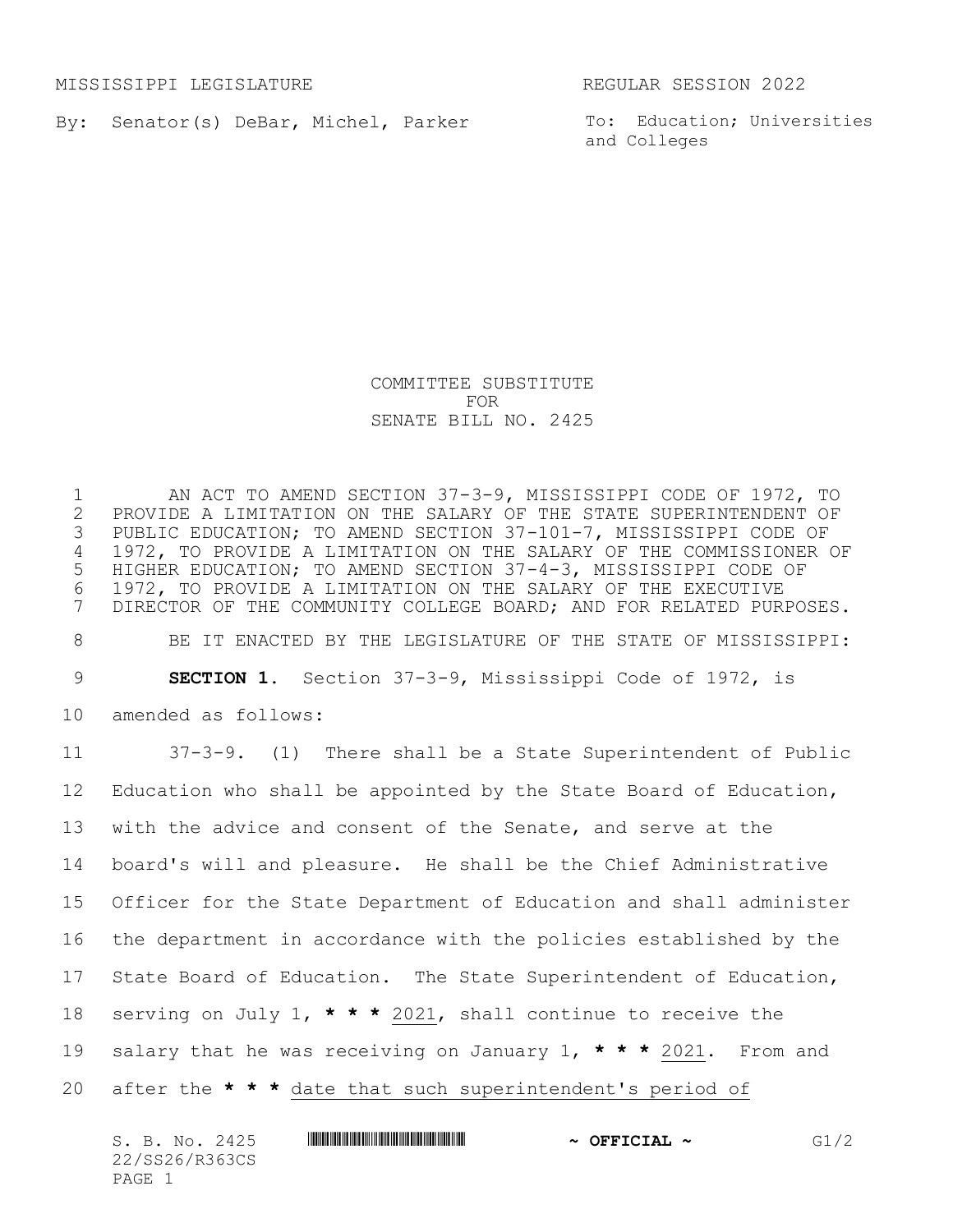employment as superintendent ends, the salary of the State Superintendent of Education shall be established by the State Board of Education and shall not exceed Two Hundred Fifty Thousand Dollars (\$250,000.00) per year. The State Superintendent of Public Education shall have at least a master's degree in any field and a minimum of five (5) years' experience in administration in the educational field.

 (2) The State Superintendent shall give bond in the penalty of Seventy-five Thousand Dollars (\$75,000.00), with sureties to be approved by the Governor, conditioned according to law. The bond, when approved, shall be filed and recorded in the Office of the Secretary of State.

 **SECTION 2.** Section 37-101-7, Mississippi Code of 1972, is amended as follows:

 37-101-7. Within ten (10) days after the beginning of the terms of office of its members, upon call of the Governor, the Board of Trustees of State Institutions of Higher Learning shall meet in the City of Jackson and organize by electing one (1) of its number as president, whose term of office shall be for one (1) year or until a successor shall be elected, and shall transact such other business as may come before the meeting. When the presiding officer has voted and the result is a tie, he cannot vote again to break the tie.

 The trustees shall have authority to appoint a nonmember as Commissioner of Higher Education, who shall possess the highest

S. B. No. 2425 **\*\*\* ASSECTAL \*\*\*** \*\*\* OFFICIAL \*\* 22/SS26/R363CS PAGE 2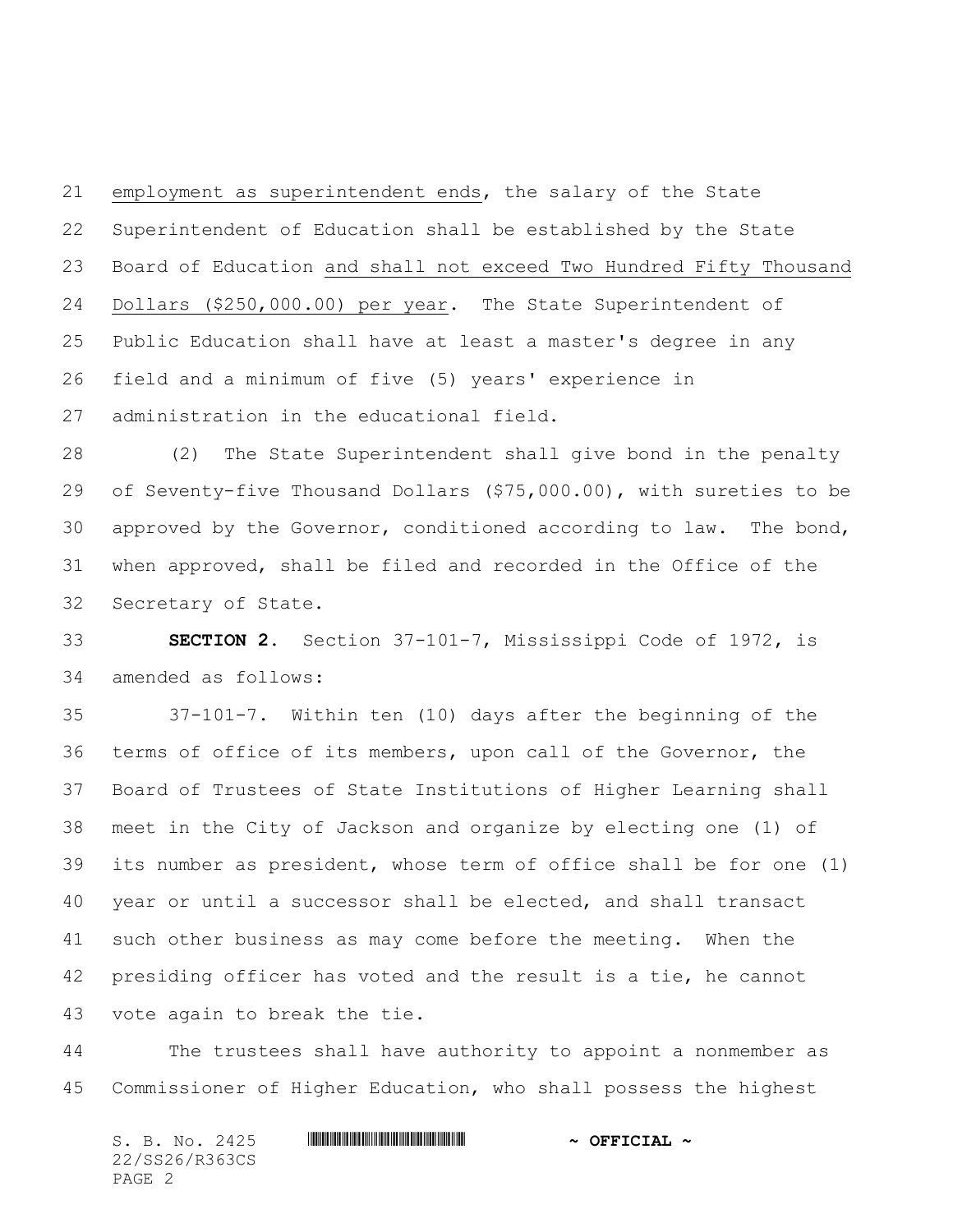qualifications as an administrator and research worker. The Commissioner of Higher Education shall maintain an office and be responsible to the board for the efficient functioning of the staff which the board may from time to time establish. It shall be the duty of the Commissioner of Higher Education to make constant inquiry into the problems of higher education, to survey and study carefully the organization, management and all other affairs of each institution under the control of said trustees, to make report of all findings and recommend such changes as will increase efficiency and economy in the operation of each institution, and to perform such other duties as the board may prescribe. The Commissioner of Higher Education shall be responsible for compiling all laws and all rules and regulations of a general nature adopted by the board for the governance of the various institutions of higher learning in pamphlet or loose-leaf form. Current copies of such compilations shall be furnished to all officials directly responsible for the carrying out of such laws, rules and regulations. The expenses for such compilation and publication shall be paid by the board out of any funds available for the operation of said board.

 The trustees shall authorize the employment of such other personnel as may be required from time to time to carry out the functions of the board and may assign to the personnel so employed such functions and duties and may delegate to the commissioner or other personnel such powers of the board as may be necessary to

S. B. No. 2425 **\*\*\* ASSECTAL \*\*\*** \*\*\* OFFICIAL \*\* 22/SS26/R363CS PAGE 3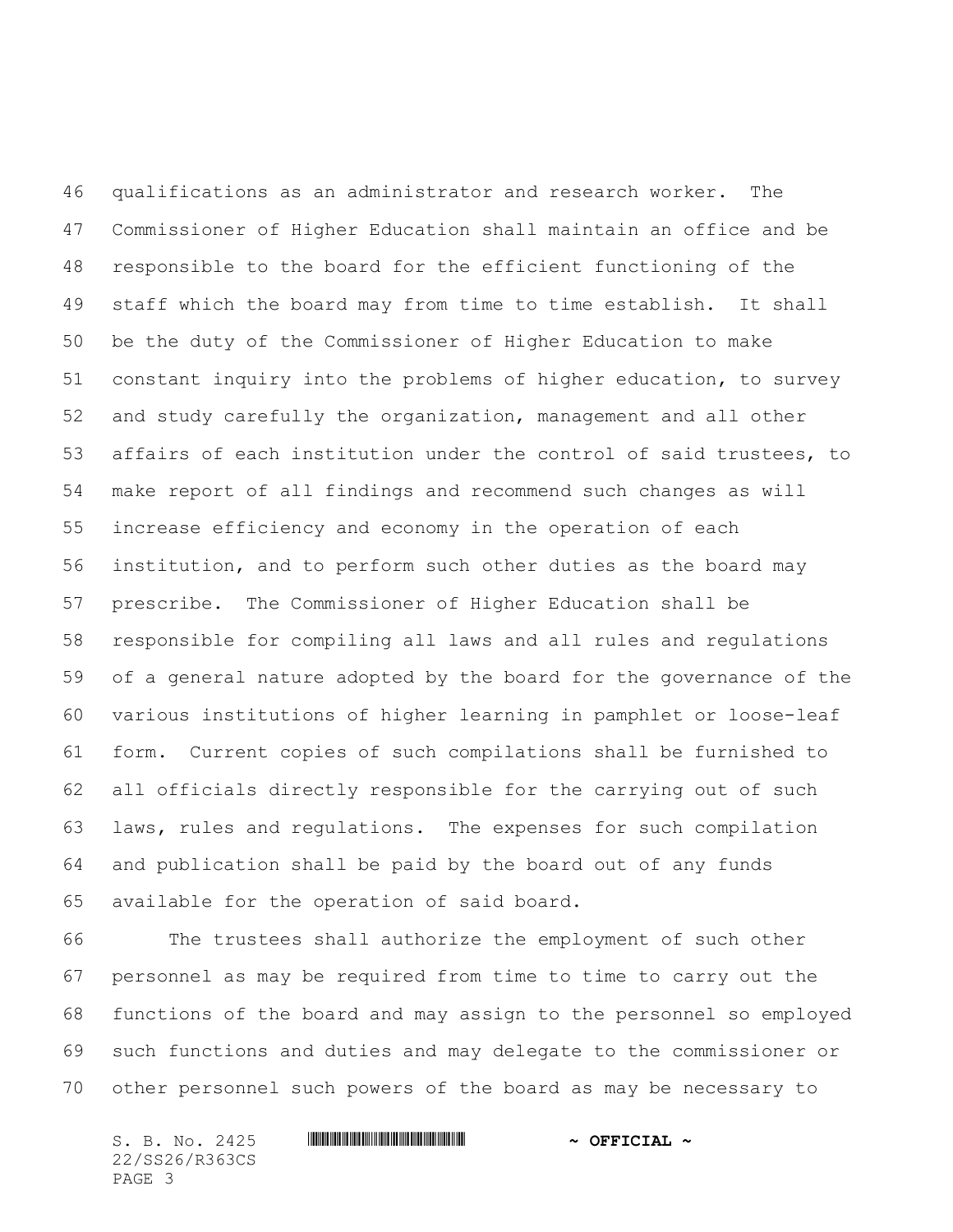accomplish the purposes for which the board was established. All such personnel shall be employed by the commissioner with the approval of the board and shall hold office at the pleasure of the commissioner. The board shall also have the authority to employ on a fee basis such technical and professional assistance as may be necessary to carry out the powers, duties and purposes of the board.

 The Commissioner of Higher Education and other personnel employed by the board shall receive reasonable salaries commensurate with their duties and functions, the amount of which 81 shall be fixed by the board. The commissioner serving on July 1, 2021, shall continue to receive the salary that he was receiving 83 on January 1, 2021. From and after the date that such commissioner's period of employment as commissioner ends, the salary of the commissioner shall be established by the board and shall not exceed Two Hundred Fifty Thousand Dollars (\$250,000.00) per year. The reasonable traveling expenses and other authorized expenses incurred by the commissioner and other personnel in the performance of their duties, together with other expenses of the operation of the executive office, shall be prorated and deducted from the appropriations for the current expenses of the several institutions.

 **SECTION 3.** Section 37-4-3, Mississippi Code of 1972, is amended as follows:

S. B. No. 2425 \*SS26/R363CS\* **~ OFFICIAL ~** 22/SS26/R363CS PAGE 4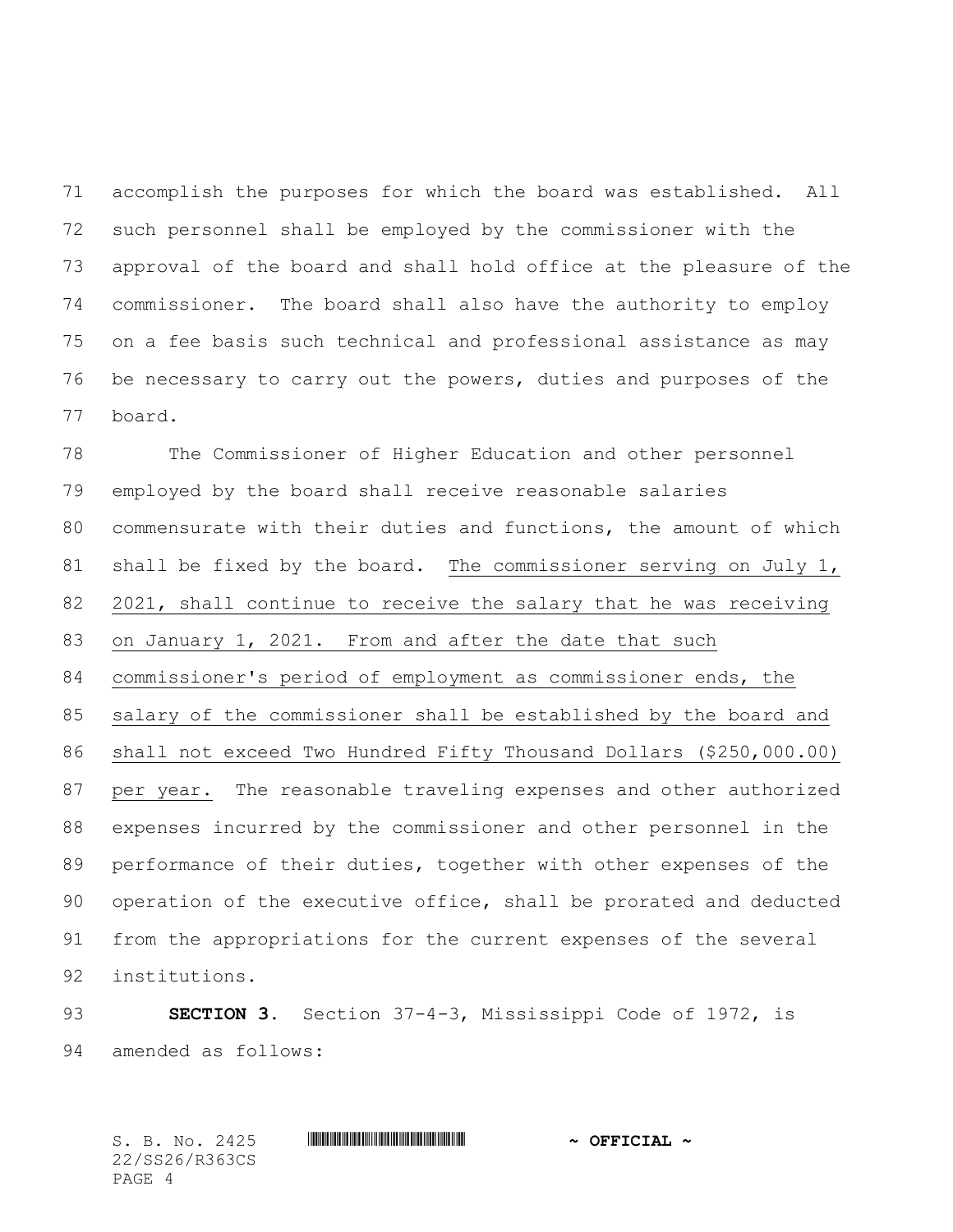37-4-3. (1) From and after July 1, 1986, there shall be a Mississippi Community College Board which shall receive and distribute funds appropriated by the Legislature for the use of the public community and junior colleges and funds from federal and other sources that are transmitted through the state governmental organization for use by said colleges. This board shall provide general coordination of the public community and junior colleges, assemble reports and such other duties as may be prescribed by law.

 (2) The board shall consist of ten (10) members of which none shall be an elected official. The Governor shall appoint two (2) members from the First Mississippi Congressional District, one (1) who shall serve an initial term of two (2) years and one (1) who shall serve an initial term of five (5) years; two (2) members from the Second Mississippi Congressional District, one (1) who shall serve an initial term of five (5) years and one (1) who shall serve an initial term of three (3) years; and two (2) members from the Third Mississippi Congressional District, one (1) who shall serve an initial term of four (4) years and one (1) who shall serve an initial term of two (2) years; two (2) members from the Fourth Mississippi Congressional District, one (1) who shall serve an initial term of three (3) years and one (1) who shall serve an initial term of four (4) years; and two (2) members from the Fifth Mississippi Congressional District, one (1) who shall serve an initial term of five (5) years and one (1) who shall

22/SS26/R363CS PAGE 5

## S. B. No. 2425 **\*\*\* ASSECTAL \*\*\*** \*\*\* OFFICIAL \*\*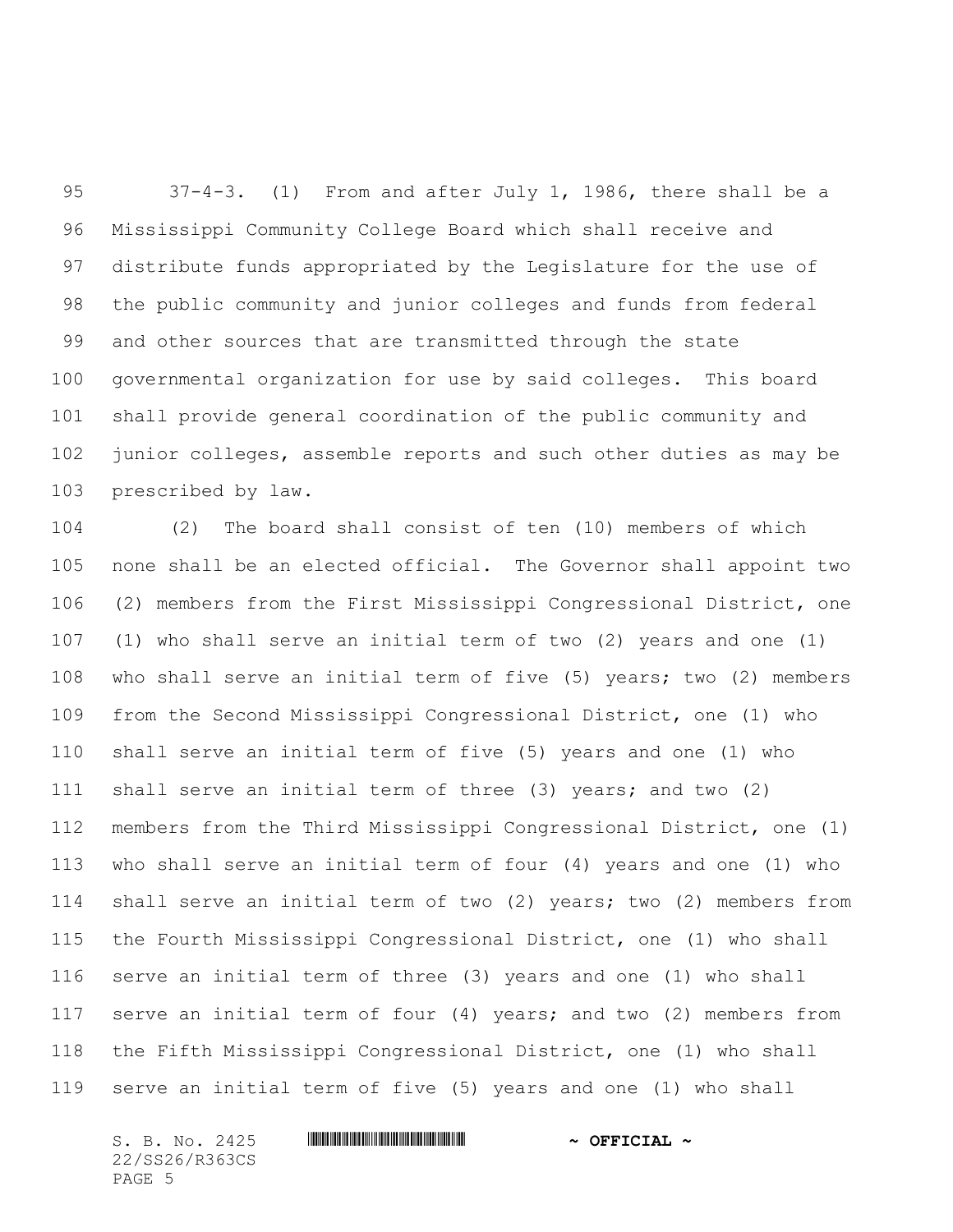serve an initial term of two (2) years. All subsequent appointments shall be for a term of six (6) years and continue until their successors are appointed and qualify. An appointment to fill a vacancy which arises for reasons other than by expiration of a term of office shall be for the unexpired term only. All members shall be appointed with the advice and consent of the Senate.

 (3) There shall be a chairman and vice chairman of the 128 board, elected by and from the membership of the board; and the chairman shall be the presiding officer of the board. The board shall adopt rules and regulations governing times and places for meetings and governing the manner of conducting its business.

 (4) The members of the board shall receive no annual salary, but shall receive per diem compensation as authorized by Section 25-3-69, Mississippi Code of 1972, for each day devoted to the discharge of official board duties and shall be entitled to reimbursement for all actual and necessary expenses incurred in the discharge of their duties, including mileage as authorized by Section 25-3-41, Mississippi Code of 1972.

 (5) The board shall name a director for the state system of public junior and community colleges, who shall serve at the pleasure of the board. Such director shall be the chief executive 142 officer of the board, give direction to the board staff, carry out the policies set forth by the board, and work with the presidents of the several community and junior colleges to assist them in

S. B. No. 2425 **\*\*\* ASSECTAL \*\*\*** \*\*\* OFFICIAL \*\* 22/SS26/R363CS PAGE 6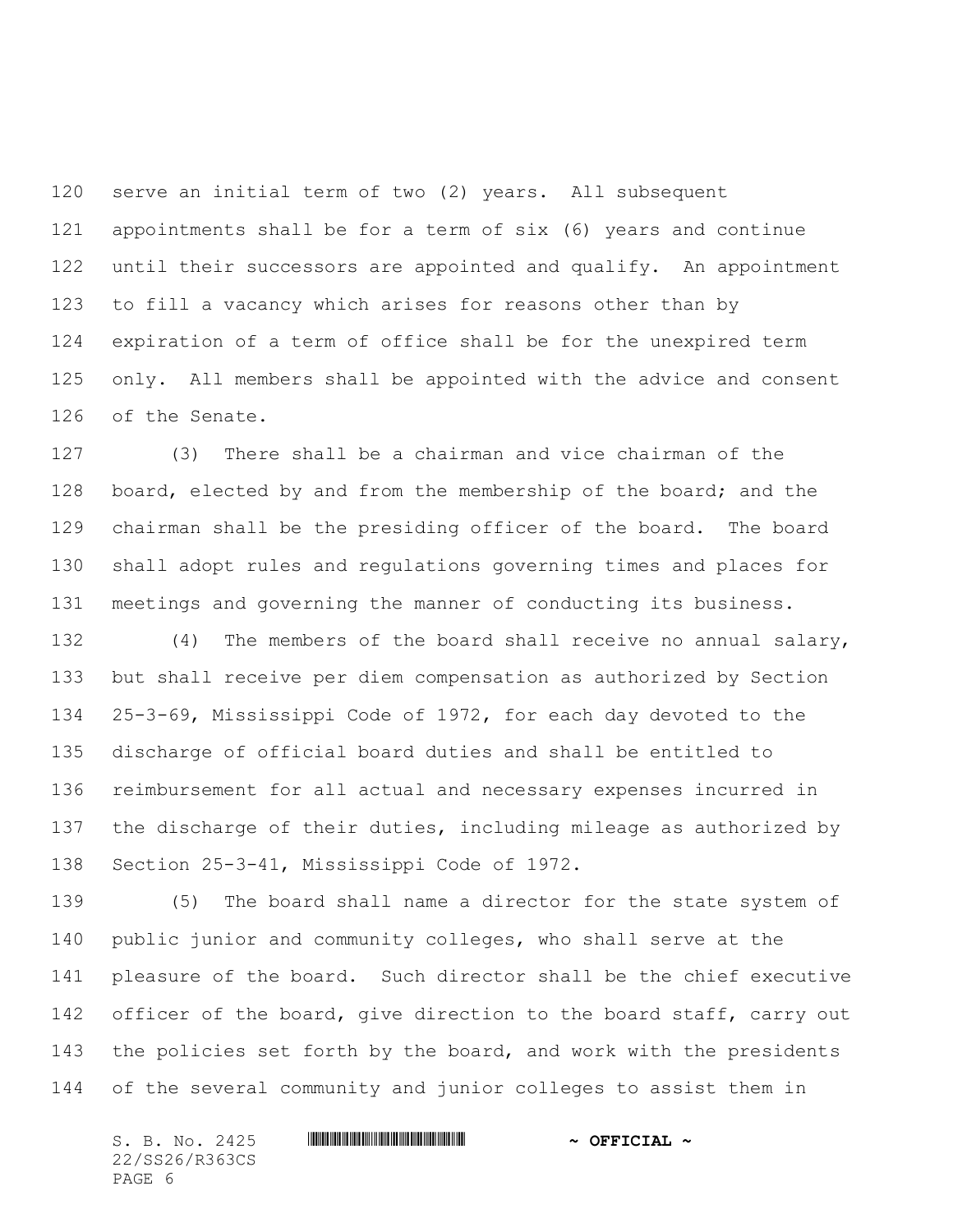carrying out the mandates of the several boards of trustees and in functioning within the state system and policies established by the Mississippi Community College Board. The Mississippi Community College Board shall set the salary of the director of the board. The director serving on July 1, 2021, shall continue to receive the salary that he was receiving on January 1, 2021. From and after the date that such director's period of employment as director ends, the salary of the director shall be established by the board and shall not exceed Two Hundred Fifty Thousand Dollars (\$250,000.00) per year. The Legislature shall provide adequate funds for the Mississippi Community College Board, its activities and its staff.

 (6) The powers and duties of the Mississippi Community College Board shall be:

 (a) To authorize disbursements of state-appropriated funds to community and junior colleges through orders in the minutes of the board.

 (b) To make studies of the needs of the state as they relate to the mission of the community and junior colleges.

 (c) To approve new, changes to and deletions of vocational and technical programs to the various colleges.

 (d) To require community and junior colleges to supply such information as the board may request and compile, publish and make available such reports based thereon as the board may deem advisable.

22/SS26/R363CS PAGE 7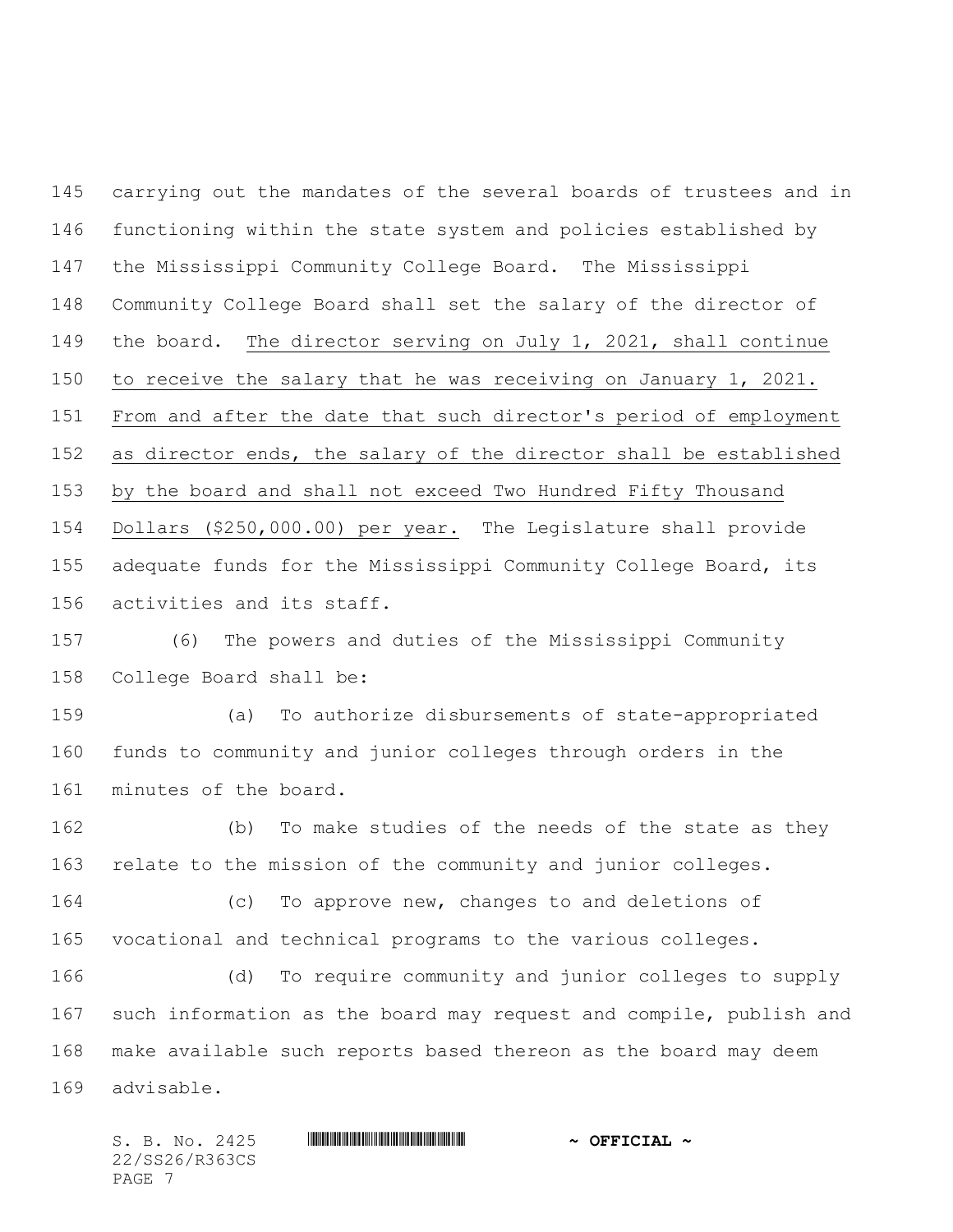(e) To approve proposed new attendance centers (campus locations) as the local boards of trustees should determine to be in the best interest of the district. Provided, however, that no new community/junior college branch campus shall be approved without an authorizing act of the Legislature.

 (f) To serve as the state approving agency for federal funds for proposed contracts to borrow money for the purpose of acquiring land, erecting, repairing, etc., dormitories, dwellings or apartments for students and/or faculty, such loans to be paid from revenue produced by such facilities as requested by local boards of trustees.

 (g) To approve applications from community and junior colleges for state funds for vocational-technical education facilities.

 (h) To approve any university branch campus offering lower undergraduate level courses for credit.

 (i) To appoint members to the Post-Secondary Educational Assistance Board.

 (j) To appoint members to the Authority for Educational Television.

 (k) To contract with other boards, commissions, governmental entities, foundations, corporations or individuals for programs, services, grants and awards when such are needed for the operation and development of the state public community and junior college system.

S. B. No. 2425 \*SS26/R363CS\* **~ OFFICIAL ~** 22/SS26/R363CS PAGE 8